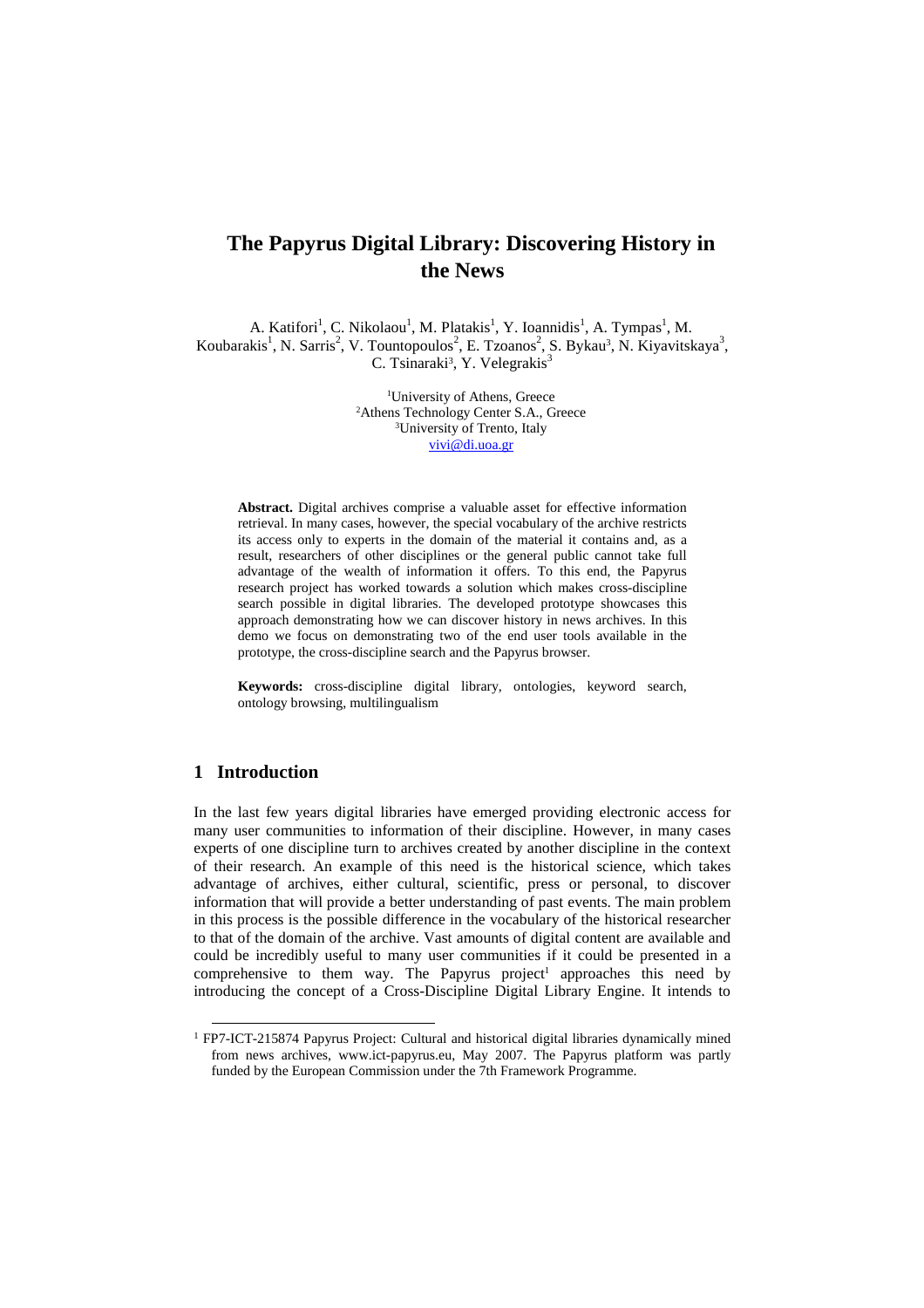build a dynamic digital library which will understand user queries in the context of a specific discipline, look for content in a domain alien to that discipline and return the results presented in a way useful and comprehensive to the user. To be able to achieve this, the source content has to be 'understood', which in this case means analyzed and modeled according to a domain ontology. The user query also has to be 'understood' and analyzed following a model of this different discipline. Correspondences will then have to be found between the model of the source content and the realm of the user knowledge. Finally, the results have to be presented to the users in a useful and comprehensive manner according to their own 'model of understanding'. Papyrus showcases this approach by using two domain ontologies, the history ontology and the news ontology. News archives are a major source for primary material for history researchers of different topics, ranging from political history to the history of science. This demonstration will focus on two of the tools that Papyrus offers for the end user, the Papyrus browser and the Cross-discipline search functionality, as well as on the Papyrus ontologies.

#### **2 The Papyrus Digital Library**



**Fig. 1. The Papyrus Digital Library Engine conceptual flow**

The conceptual flow of the Papyrus DL is depicted in **Error! Reference source not found.**. *Multimedia Analysis* includes all components that operate on the content in order to semantically annotate it with concepts of the content (news) domain ontology [5]. *Ontology Editing and Mapping* groups the modules which provide all the operations for building the two domain ontologies, for defining the semantic correspondences between them and for semantically interpreting the user queries according to the user (history) domain ontology [4]. The *User and Content ontologies* [2, 3] are correspondingly history and news ontologies and the mappings provide the correspondences between them. The two ontologies have been modeled based on existing standards (CIDOC-CRM<sup>2</sup> and the IPTC<sup>3</sup> respectively) in collaboration with experts of the respective disciplines. **The** *Results presentation* **layer** provides the means for interfacing with the end user and accessing the underlying functionalities.

 $\overline{a}$ 

<sup>2</sup> http://www.cidoc-crm.org/

<sup>3</sup> http://www.iptc.org/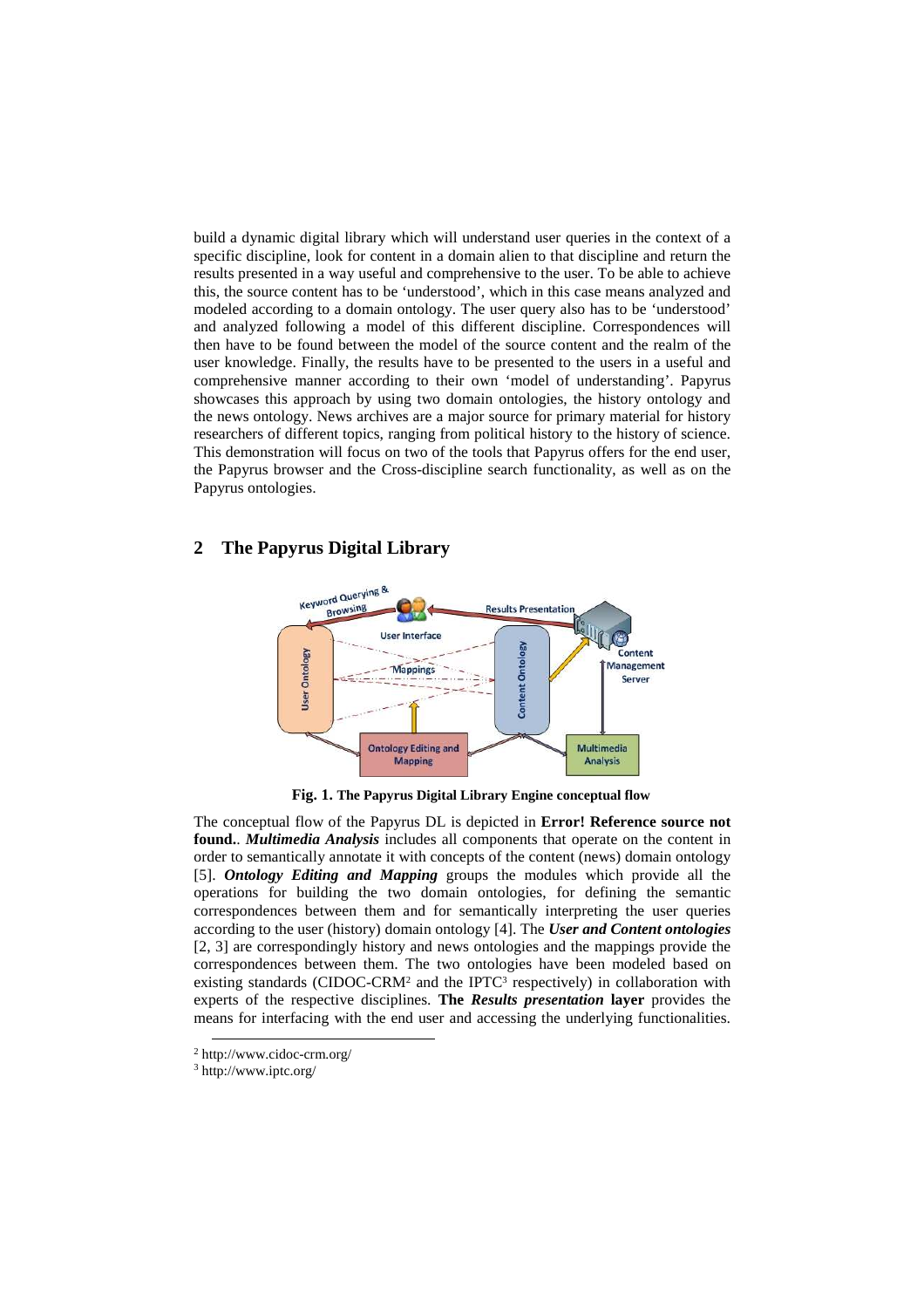*Keyword querying and browsing* is responsible for retrieving the information the user requests either by exploring visually the ontologies with the Papyrus browser, or by keyword search. This demonstration focuses on the two functionalities that take advantage of the history ontology to retrieve news items along with historical information: the Papyrus browser and cross-discipline search.

#### **3 Keyword querying and browsing**

The Papyrus end user tools to be presented in this demonstration are the Papyrus browser, a visual exploration tool that provides unified access to the two ontologies and the news content, and the Cross-discipline search functionality, which implements an ontology keyword querying technique through a visual interface.

The **Papyrus browser** [1] allows exploring news content through its association with the News ontology concepts and the corresponding mappings of these concepts to the History ontology. Besides its ability to be used as a simple Web-based ontology

browser, it is a specialized tool combining two different domain ontologies and the content they describe. We will show how we can firstly select one or more historiographical issues and concepts and then retrieve news ontology concepts and related content using the mappings  $(Fig. 2)$ .



**Fig. 2. Papyrus Browser– "Controversies on Stem-cells"** 

The **Cross-discipline search,** like the Browser, allows the user to query the History ontology, study returned History ontology entities providing the context, i.e., the secondary information related to her query, and then, retrieve related news items for the selected entities. A detailed description of the technique that has been developed to implement this functionality can be found in [6]. We will demonstrate how the tool can be used to retrieve historical concepts related to the search keywords and then how, by selecting some of these concepts, related news content may be retrieved. The query can be restricted to different time periods (Fig. 3).